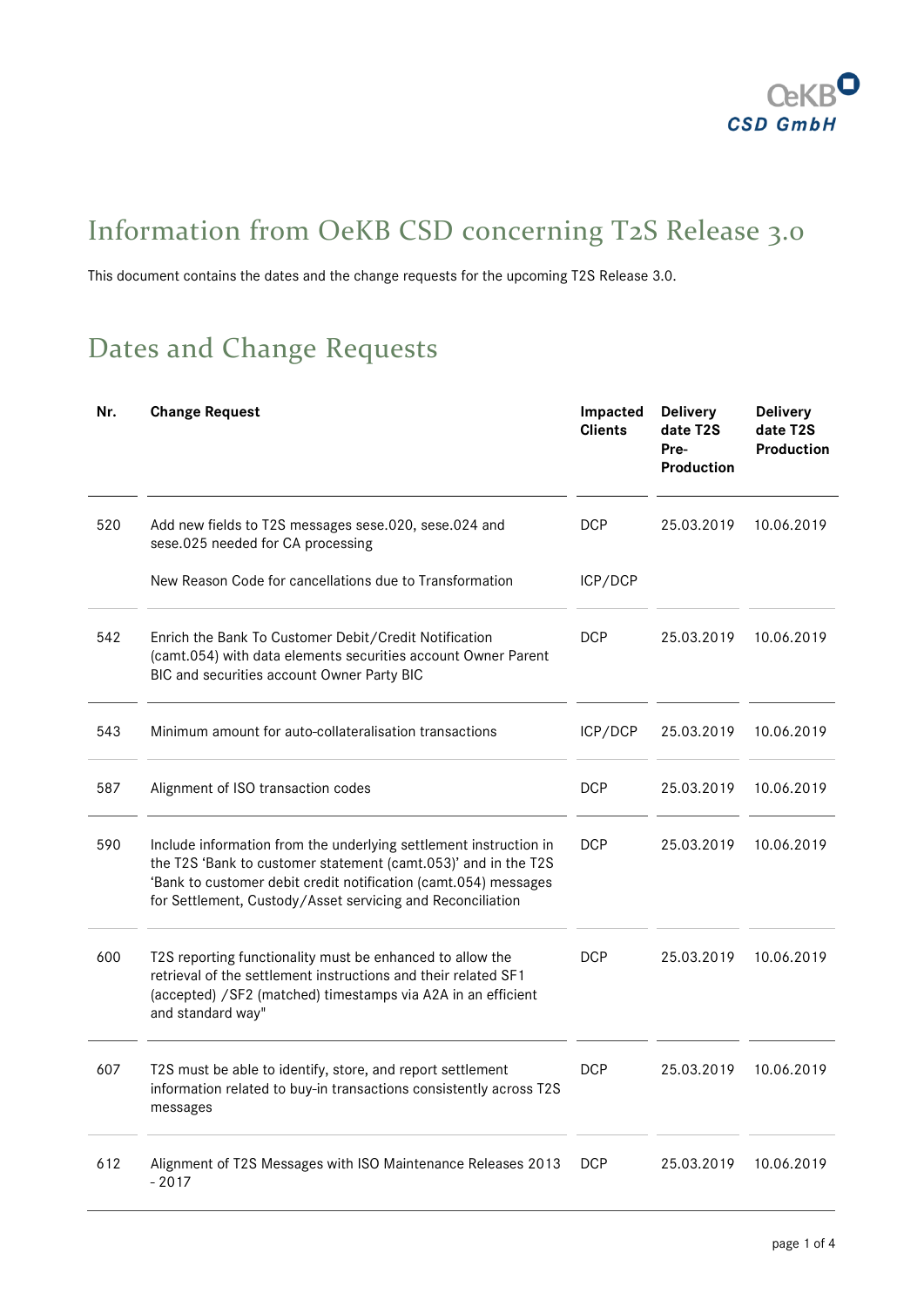

# **Content of the Change Requests**

#### **CR 520 - Add new fields to T2S messages sese.020, sese.024 and sese.025 needed for CA processing**

The reason for this change request is to enhance T2S messaging in order to follow CASG recommendations on corporate actions, market claims and transformations.

The changes to T2S messages are the following:

- sese.024 and sese.025: if the sese.023 settlement instruction related to market claims (CLAI) and transformations will contain the MITI of the underlying instruction in the linkage sequence (INFO indicator). The T2S platform will replicate this MITI in the sese.024 and sese.025 linkage
- sese.020 cancellation requests due to transformations:
	- addition of transformation reason code for cancellation (CANT) and
	- addition of the Corporate Action Event Identifier to identify for which corporate action the cancellation request was submitted

Link: *[https://www.ecb.europa.eu/paym/target/t2s/governance/pdf/crg/ecb.targetseccrg150310\\_T2S-0520-](https://www.ecb.europa.eu/paym/target/t2s/governance/pdf/crg/ecb.targetseccrg150310_T2S-0520-SYS.en.pdf) [SYS.en.pdf](https://www.ecb.europa.eu/paym/target/t2s/governance/pdf/crg/ecb.targetseccrg150310_T2S-0520-SYS.en.pdf)*

### **CR 542 - Enrich the Bank To Customer Debit/Credit Notification (camt.054) with data elements securities account Owner Parent BIC and securities account Owner Party BIC**

The camt.054 will be enriched with the data elements Securities Account Owner Parent BIC and Securities Account Owner Party BIC so that the same information is provided as in the account statement.

Link: *[https://www.ecb.europa.eu/paym/target/t2s/governance/pdf/crg/ecb.targetseccrg150724\\_T2S-0542-](https://www.ecb.europa.eu/paym/target/t2s/governance/pdf/crg/ecb.targetseccrg150724_T2S-0542-SYS.en.pdf) [SYS.en.pdf](https://www.ecb.europa.eu/paym/target/t2s/governance/pdf/crg/ecb.targetseccrg150724_T2S-0542-SYS.en.pdf)*

#### **CR 543 – Minimum amount for auto collateralisation transactions**

It is possible to define on party level an individual minimum amount per Payment Bank to be transferred in an autocollateralisation scenario. If no minimum amount will be defined, auto-collateralisation should work as before the implementation of this CR.

Link: *[https://www.ecb.europa.eu/paym/target/t2s/governance/pdf/crg/ecb.targetseccrg150724\\_T2S-0543-](https://www.ecb.europa.eu/paym/target/t2s/governance/pdf/crg/ecb.targetseccrg150724_T2S-0543-URD.en.pdf) [URD.en.pdf](https://www.ecb.europa.eu/paym/target/t2s/governance/pdf/crg/ecb.targetseccrg150724_T2S-0543-URD.en.pdf)*

### **CR 587 - Alignment of ISO transaction codes**

Some of the ISO transaction codes used in an incoming Settlement Instruction are not included in the subsequent related outbound/inbound ISO messages and reports.

The following ISO transaction codes will be added to the sese.028 (and in the respective ISO 15022 MT 578) and semt.019 messages:

- **CONV** -Depository Receipt Conversion
- **RELE Depository Receipt Release Cancellation**
- **ISSU**-Issuance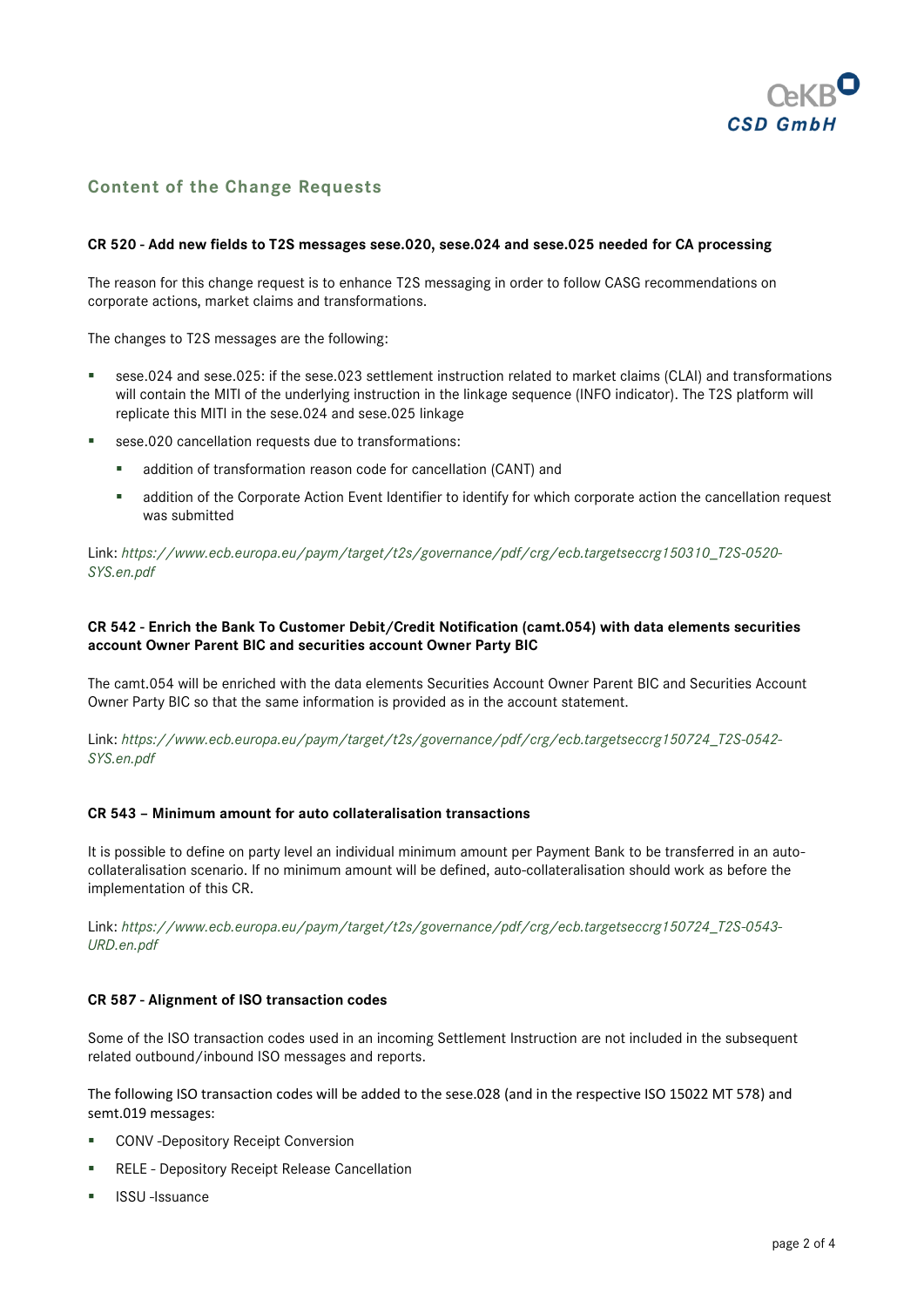

- **MKDW Mark Down**
- **MKUP** Mark Up
- **NSYN** Non Syndicated
- **SBBK-Sell Buy Back**
- SYND Syndicate Underwriters
- **REDI Withdrawal**

The following missing codes will be added to semt.018 message for DCPs:

- **SBRE Borrowing Reallocation**
- SLRE Lending Reallocation

Link: *[https://www.ecb.europa.eu/paym/target/t2s/governance/pdf/crg/ecb.targetseccrg160113\\_T2S-0587-](https://www.ecb.europa.eu/paym/target/t2s/governance/pdf/crg/ecb.targetseccrg160113_T2S-0587-SYS.en.pdf) [SYS.en.pdf](https://www.ecb.europa.eu/paym/target/t2s/governance/pdf/crg/ecb.targetseccrg160113_T2S-0587-SYS.en.pdf)*

## **CR 590 - Include information from the underlying settlement instruction in the T2S 'Bank to customer statement (camt.053)' and in the T2S 'Bank to customer debit credit notification (camt.054) messages for Settlement, Custody/Asset servicing and Reconciliation**

The T2S 'Bank to customer statement (camt.053)' and the T2S 'Bank to customer debit credit notification (camt.054) messages are missing some information related to the underlying settlement instruction. Business users – mostly CSD participants who are also Payment Banks – require the information for Settlement, Custody/Asset servicing and Reconciliation.

Following information will be included in the camt.053 message. The respective MT 940 we send to ICPs will not amended.

- $\blacksquare$  ISIN
- **EXECO CORPORATE:** Corporate Action Event Identification
- T2S Securities Account
- **Settled quantity**
- BIC of the SAC owner
- Parent BIC of the SAC owner

Followin information will be included in the camt.054 message.

- $\blacksquare$  ISIN
- **EXECO CORPORATE:** Corporate Action Event Identification
- T2S Securities Account
- **Settled quantity**

Link: *[https://www.ecb.europa.eu/paym/target/t2s/governance/pdf/crg/ecb.targetseccrg160201\\_T2S-0590-](https://www.ecb.europa.eu/paym/target/t2s/governance/pdf/crg/ecb.targetseccrg160201_T2S-0590-SYS.en.pdf) [SYS.en.pdf](https://www.ecb.europa.eu/paym/target/t2s/governance/pdf/crg/ecb.targetseccrg160201_T2S-0590-SYS.en.pdf)*